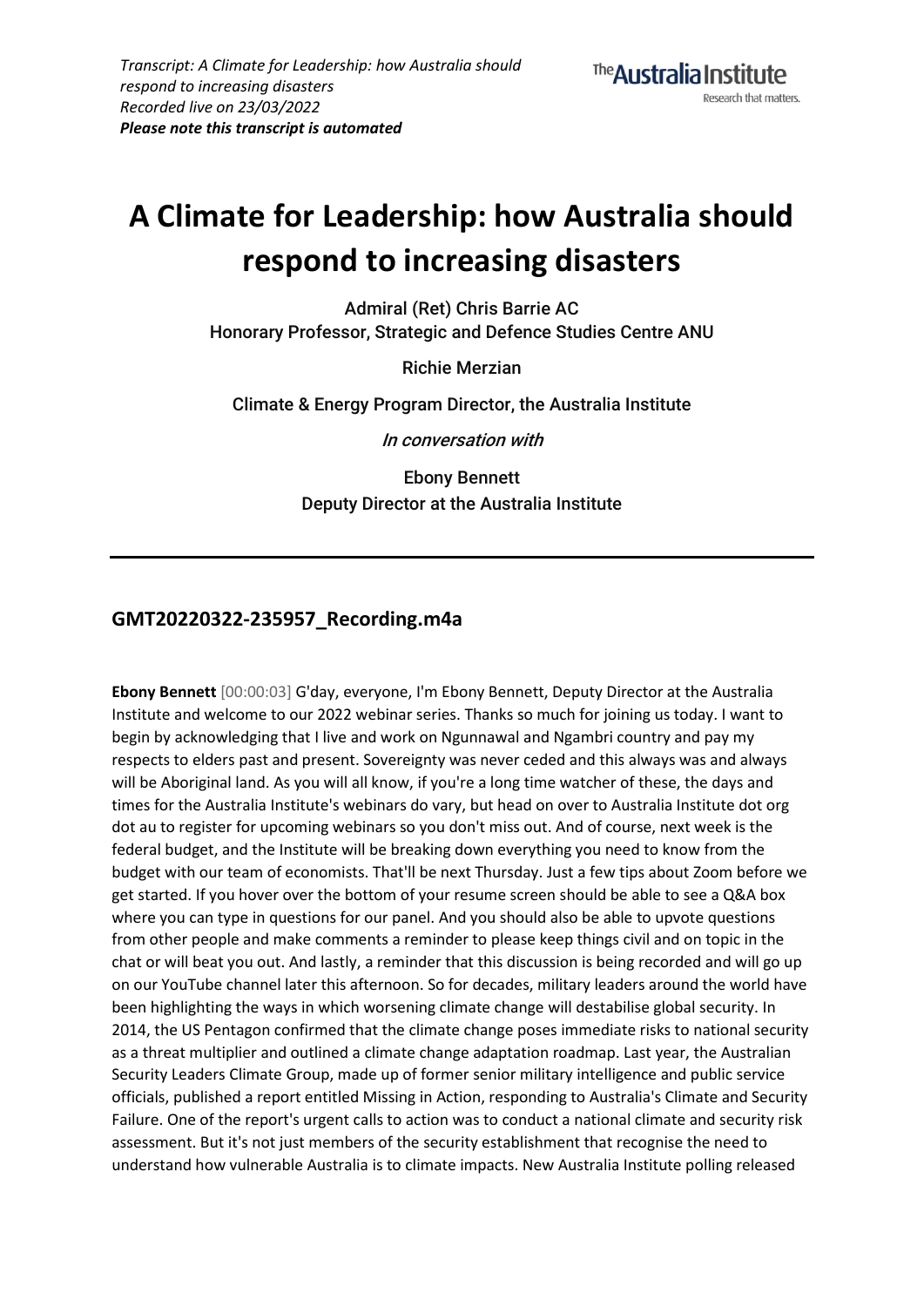The **Australia Institute** 

today shows that over seven in 10 Australians, or seventy two percent, agree that the Commonwealth government should undertake a national climate risk assessment. Three out of four Australians three quarters agree that the federal government should develop a national adaptation plan to reduce our vulnerability to unavoidable impacts of climate change and the majority of Australians, regardless of which party they vote for, want the federal government to come up with a national plan for how we deal with climate impacts because we don't currently have one. And given the rising costs of climate disasters, two thirds of Australians also want a levy on those that profit from climate change on fossil fuel producers and their exports to help cover climate impact costs. Joining me for this discussion today on Australia's preparedness or lack thereof is admirable. Admiral Chris Barrie, now retired, who retired in 2002 after serving as chief of the Australian Defence Force and serving in the Royal Australian Navy for 42 years. Chris was a consultant, teacher and mentor through the Oxford University's Strategic Leadership and Stimulus Forum programmes. He's been a distinguished visiting professor at the National Defence University in Washington, DC, and he's currently an honorary professor at the ANU and patron of the Australian Crisis Simulation Summit. A student led one week event for aspiring national security policy makers, and which I know several of the Anne Kantor fellows at the Australia Institute have raved about. Chris Barrie is an outspoken commentator on climate change and security to raise awareness of the potential costs of inaction. He represents Australia on the Global Military Advisory Council on Climate Change and as a founding member of the Australian Security Leaders Climate Group. Joining him today in conversation is the head of the Australia Institute's climate and energy programme, Richie Merzian. Please welcome. Welcome to you both, Chris and Richie. Thanks so much for joining us. Chris, I'll put my first question to you. Since the recent flood crisis, there have been many calls for more support from the ADF on the ground to affected communities. But you've warned that Australia's already pretty dependent on the ADF. Whose responsibility do you think responding to climate induced natural disasters should be?

**Admiral (Ret) Chris Barrie AC** [00:04:40] Well, I think it's a complicated question, Ebony, in the sense that in the past the Defence Force has provided assistance to the civil community on an as available basis. But we were talking about conditions under which they were long gaps between events and on nearly every occasion, and we weren't all fighting somewhere. There was IDF personnel available to go and assist. And I think it's important over the events of the last three years to consider the real issues here. The first point I want to make is that in the black summer of bushfires, Shane Fitzsimmons, who was the commissioner of the Rural Fire Service in New South Wales, he had out in the field 78000 volunteers. Now, Defence Force is about 62000 personnel, and although some of them are very highly technical specialities and the ADF at best can't put more than about six to 7000 people in the field. So that's a paltry number compared to the kinds of numbers that Shane had out in the field, and that's not even thinking about what they did in Queensland and Victoria. So the scale is an issue. The second part of it, of course, is that ADF personnel are very highly trained. They're probably the most expensive workforce we have in this country because all the investment we have got to make in their skills and capabilities and to use them in these in this way is okay on a space available occasion. But we're starting to see now calls for the ADF to turn out all the time and to go and assist communities. And I understand at community level, having uniforms on the ground is important and I think our our people do a terrific job. I've yet to talk to somebody in the ADF who didn't appreciate what I was there, what I had to try and do and so on and so forth. And that that seeing a uniform on the ground that appears to know what they're doing does give communities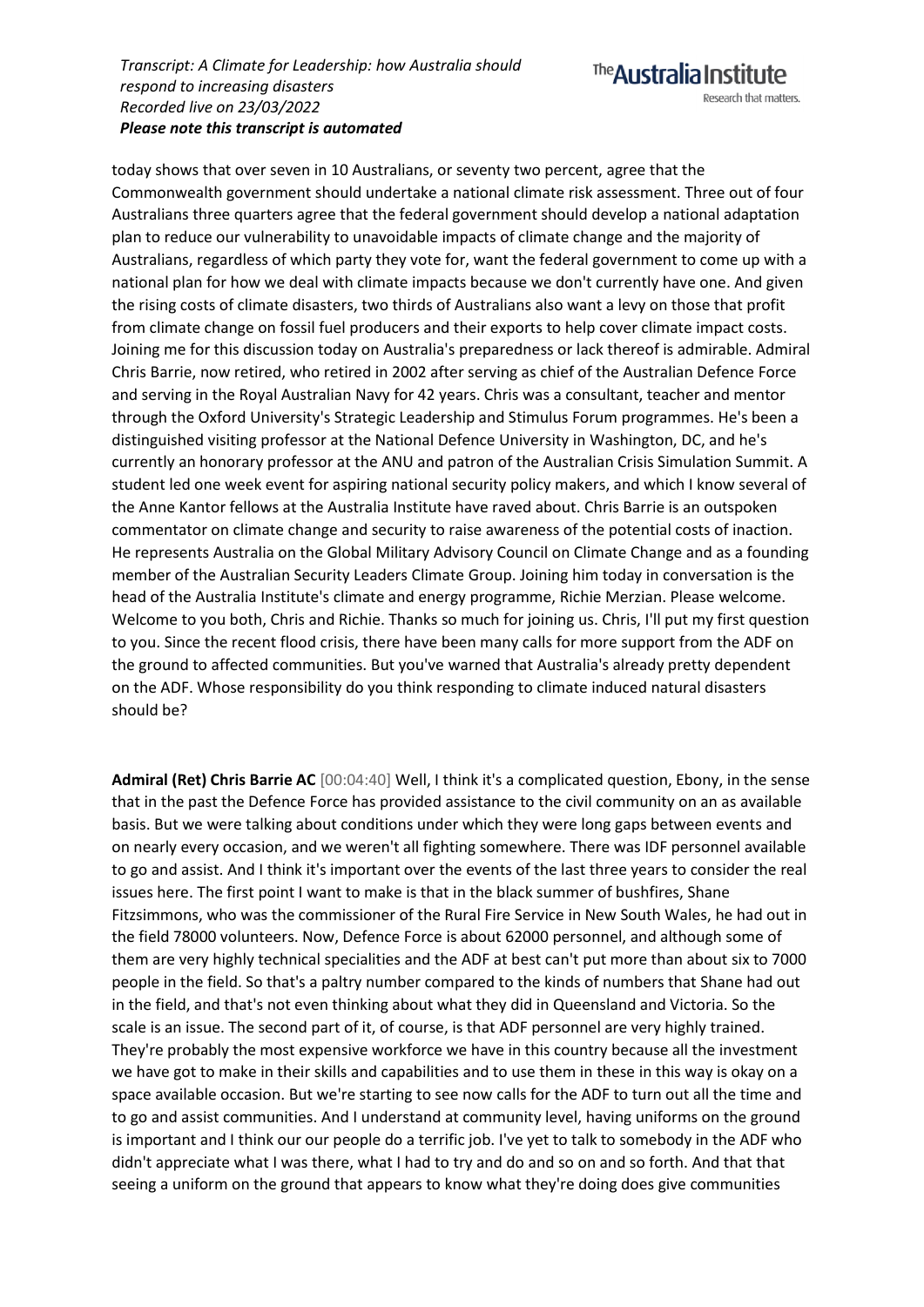some. If you like confidence, that would be okay in the end. But we can't go on doing it because it means that when sailors, soldiers and airmen go home, they have a break. Now they're called out to do these other things. So on top of their military task, now they're doing these community led tasks. And that becomes an impossible equation eventually. We know that Minister Dutton's announced you're going to get another 18 and a half thousand people in the Defence Force. I know by the way, he's going to change the conditions of service. The only thing I can say to that is good luck because in my six years at the top of the Defence Force, we were always 10 to 15 per cent short of people to do work.

**Ebony Bennett** [00:07:41] Right. That's a big gap. But you just want to bring up earlier today you were in Parliament House with other security leaders calling on all Australian political parties to make the security risks posed by climate change a key focus in the upcoming federal election and to commit to a comprehensive climate security risk assessment. Could you please explain why you think that's essential and how a future government might go about undertaking such an assessment?

**Admiral (Ret) Chris Barrie AC** [00:08:12] That's a terrific question, thanks, Ebony. I want to start at the beginning for me anyway, and that was back in 2008 when I was asked to be com involved at the Climate Change Institute, and I knew. And before I agreed to go on board as a member of the Expert Advisory Panel, I did some homework. I did my research. The more I read, the more concerned I became. And there were a number of articles and books out there which just said to me, You know, this is a very, very big issue. So since 2008, I've worked with the Climate Commission, then the Climate Council, I've been part of the CCI. I've done presentations, I've given lectures at the National Security College and so on and so forth. And I've travelled around the nation giving talks on climate change at various venues. Early last year, when the coming together of our failure to do anything of manifest ability over the last 20 years to do much about climate change and its consequences, the prospect of the Conference of the Party 26 in Glasgow, some of us put our heads together and said, You know what? We've had enough. It's time to stop pussyfooting around on the issues of climate change and consequences and go out there and tell it like it is. And that led to the production of the Missing in Action report, where we really accused the leadership of the federal government of being missing in action and doing anything about the sorts of things that we were seeing. And we invested effort in trying to make sure that the Australian government would go to Glasgow with something meaningful. Well, we know that didn't work. And if I was, to paraphrase what Antonio Guterres said three days ago, he called out Australia as a missing in action country. He talked about climate change, and he talked about the results of Glasgow being naive in terms of its ability to make any real difference to the planetary consequences we're thinking about. That's another reason why we're doing what we're doing. We want to play and speak about the issues, and we want to convince people that this forthcoming election is the most important election I can think about in my voting life. Because the parliament, the shambles after this next election will have the responsibility for doing the climate risk assessment and security assessment. And from that will flow the setting of priorities, the allocating of resources, the establishment of a plan and harnessing the energy of the nation to do something about it.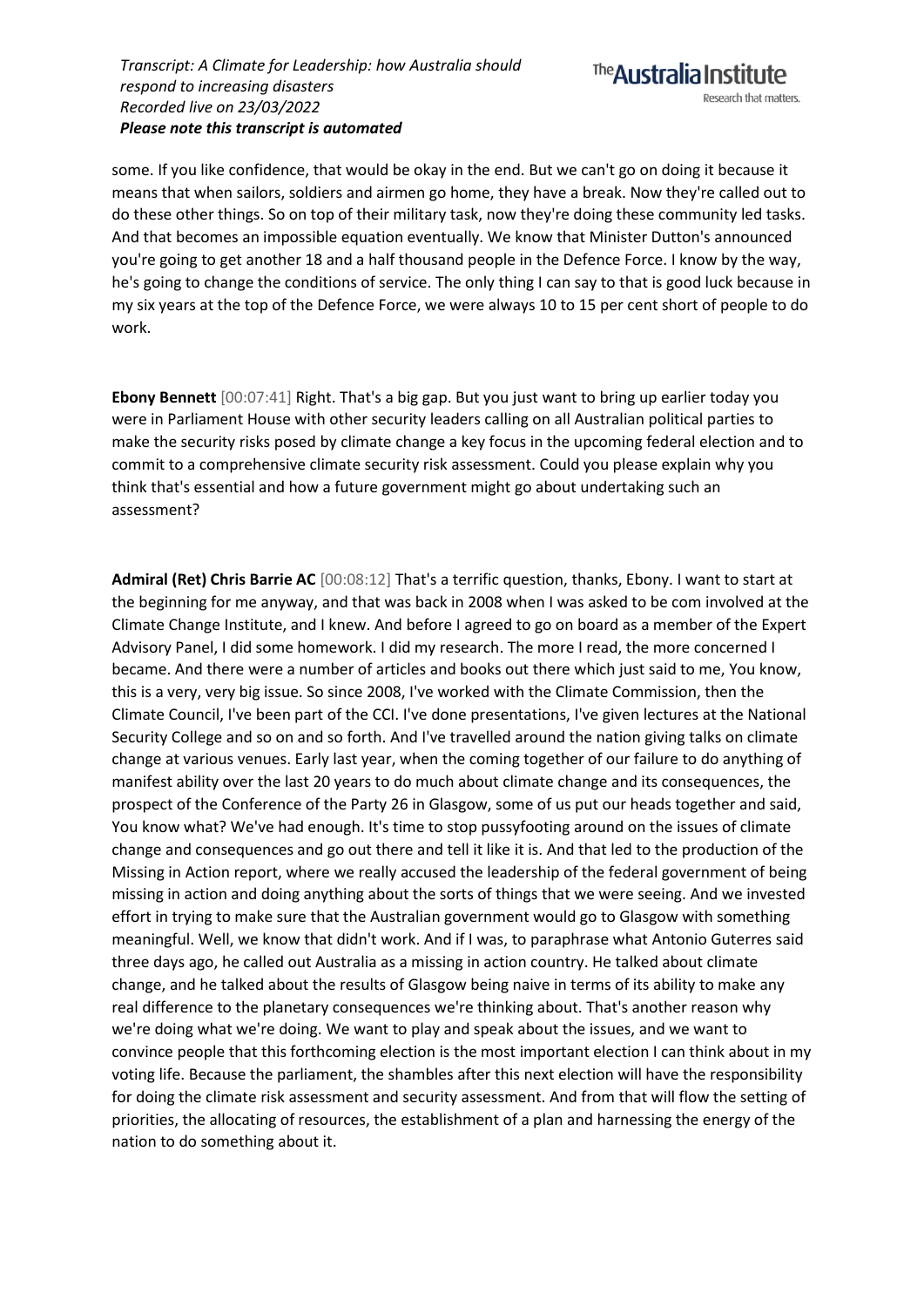**Ebony Bennett** [00:11:09] It's such a huge and important issue, Richie, I wonder if I might come to you next. Before he joined the Australia Institute, I know you worked for the Department of Foreign Affairs and Trade and you've represented the Australia at UN climate negotiation negotiations on the issue of adaptation. What does the United Nations say about preparing for climate impacts and has Australia listened?

**Richie Merzian** [00:11:37] And yes, it's been a number of years with the role of leading on adaptation for the Australian government. And it was it was a really useful way of seeing firsthand how other countries engaged in this issue for smaller nations, for less wealthy nations. This is front and centre. You have small island states. When they get hit by some of these climate impacts, it wipes away almost a year's worth of GDP or more. So huge consequences that they can't just bounce back from. And so what you saw firsthand is of the 200 or so countries around the table. You had the majority who took climate seriously and the impacts seriously. And so one role that we had there was to actually outline the structure that countries could adopt and national adaptation plan. And I had the privilege of being asked to chair these negotiations with my counterpart from the Maldives. And we managed to actually outline a plan for how countries go ahead and undertake a national adaptation plan, something that, despite helping to shape globally, Australia has never done it home. In fact, the Australian government funds these national pension plans in the Pacific. It will often talk to the importance of them. And yet it won't actually undertake the steps here. Which is this a real? A real shame because it means that we don't know how vulnerable we are to climate impacts, which allows us to get away with the question of the cost of climate impacts versus the cost of action, which is often been this inane conversation we've had in numerous federal elections. And it's left us vulnerable, vulnerable and lurching from one response to the next. When the majority of countries around the world have now undertaken these national adaptation plans of a 70 per cent of wealthy countries have undertaken these national adaptation plans. And Australia doesn't have anything in that place. If anything, the federal government appears to push this responsibility down to states, and local governments are far less able to actually do the homework and fund the responses necessary.

**Admiral (Ret) Chris Barrie AC** [00:13:48] Well, that raises a number of interesting questions for me because we talked about the idea of being able to respond at community level in Australia, but the idea of also trying to do humanitarian assistance and disaster relief in our region. So when Cyclone Pam hits the Philippines, guess who goes to help the people in the Philippines? It's the ADF, or to the small islands in the Pacific? That's where we go, even with the recent volcano in Tonga, for example. So it's extraordinary that we're missing in action here in Australia, where it's the security of our own people that we ought to be concerned about. And worse than that, as Ritchie points out, we've not we've not learnt anything from being involved in the process of putting these adaptation plans together. It's almost like the leadership site is absolutely vacant at the moment, and I think this sort of concern all of us.

**Ebony Bennett** [00:14:41] It certainly should. And I guess to come back to you, Chris, we've seen. You know, the recent flood flooding disasters all across the east coast of Australia with Lismore in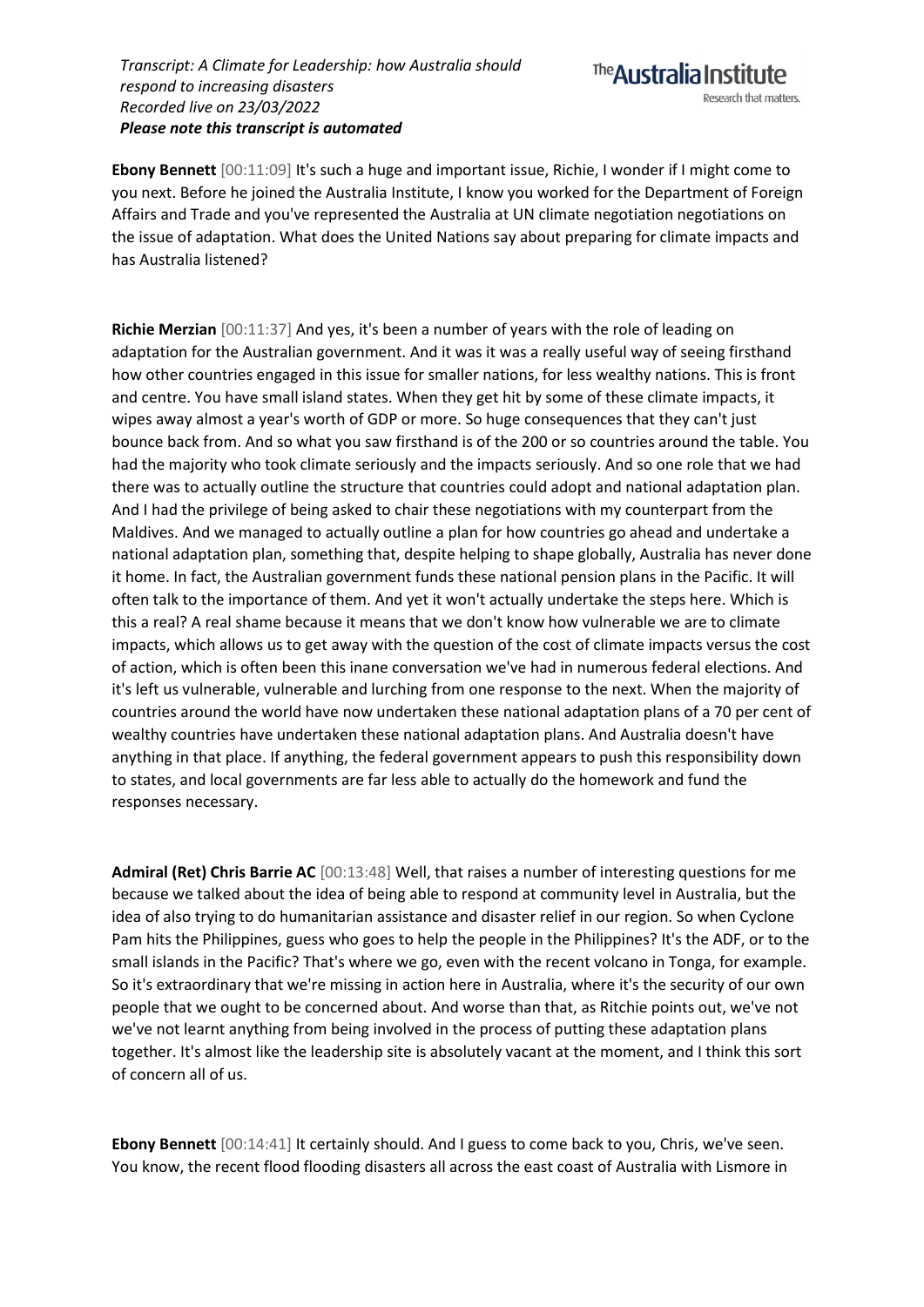particular seem to be really taken by surprise by the intensity and the level of the flooding event there. And it's only been a couple of years since the Black Summer bushfires, which once again engulfed most of the East Coast of Australia. Obviously, we have extreme weather events and climate fuelled disasters occurring around the rest of the country as well. But it seems to me a lot of the effort is spent just responding to disasters and far less on preventing them or pre-empting them. Could you just tell us a little bit about the challenge of preparedness, preparedness and scenario planning as opposed to disaster response? How does Australia, compared to how other countries prepare for these kinds of things?

**Admiral (Ret) Chris Barrie AC** [00:15:39] You know, look, that picks up on what I've just said about the ADR task and the idea of does I actually do rehearse and train for doing that sort of stuff in somebody else's country? But I say, if we don't do it here, it's also interesting now to focus on the question I was asked this morning up at Parliament House. You know, the 2019 election, the ALP, you had a climate platform and they didn't win the election. What's really changed? Well, the what's really changed is the Black Summer bushfires pandemic and the floods. And to paraphrase the problem of the floods in Lismore, I was speaking late last week with somebody who is in Lismore, and he sent me a piece of paper over the weekend. And you know, this is why he writes to me, you know, this is the third one in 100 year flood in less than five years in Lismore. That's not one in 100 years, that's three in five years, that's one every two years. And the services are not working collaboratively with communities on why that lives and businesses can be protected. So this is the issue, as we said in the Missing in Action report. We need to prevent in the first instance the consequences of climate change impacts, then we need to prepare to deal with those things we haven't been able to prevent. And then finally, we have to be able to protect our communities. And this is a fundamental security responsibility for the federal government. And it's why we are saying today the next election is so important because the members of the parliament that we elect in May are going to have to deal with this in the three year term of this parliament. Because if they don't, the game is over.

**Ebony Bennett** [00:17:32] Yeah, Richie, it is quite a short timeframe, but it does seem like that climate disaster bill just to stick with, I guess, the Lismore floods and those impacts for the moment, that bill just keeps growing. It was a huge kind of bill for the Black Summer bushfires. Now we've got these floods, which kind of no one escapes, and it's on those front lines that, you know, it seems like the public are ultimately paying for these disasters in the end, either through, you know, ad hoc levies that we sometimes imposed or through increased insurance premiums. But I know the Australia Institute has been advocating an additional source of revenue, an alternative source of revenue. Can you just talk to me a little bit about a climate disaster levy?

**Richie Merzian** [00:18:25] Yeah, sure. It's clear that because we don't know how vulnerable we are to climate impacts, we can't prepare for them, which means that we can't figure out exactly how to even cover the costs that are a result of responding to, let alone the costs involved in preparing for it. So if you think about the 2011 Queensland floods, the government response to pay for the bill was an ad hoc tax on everyone to cover that bill. What you often see is those on the front lines are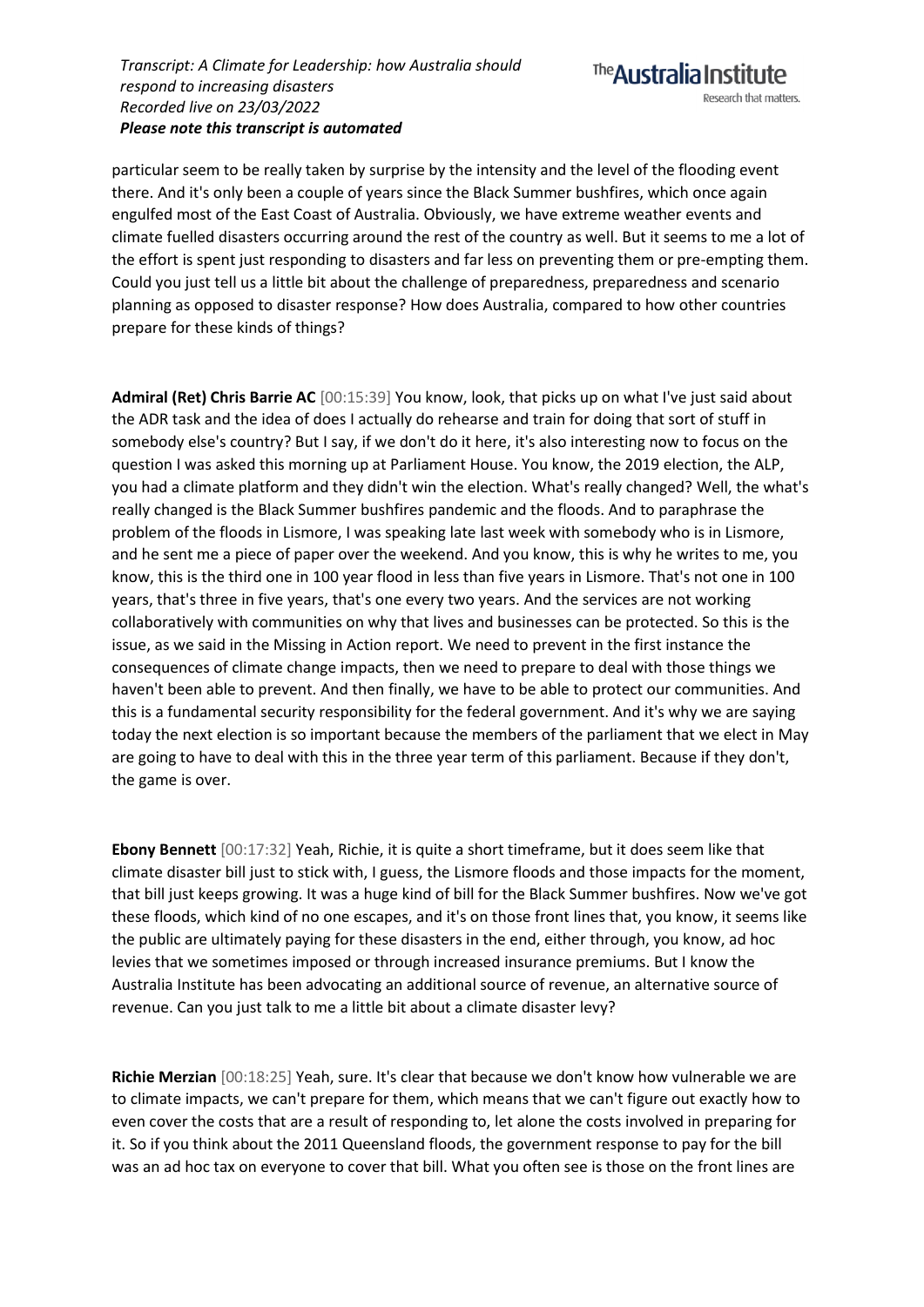the ones who pay, and then the Australian public pays through disaster response payments or through increased premiums that we'll all have to carry or or in the general bills that go in terms of preparation, those who don't pay, which we keep banging on about here. The Australians aren't the actual companies that profit from climate change, those who extract and sell fossil fuels. We know fossil fuels are the largest source of greenhouse gas emissions, and the polluters have no responsibility to pay in Australia. And so the Australians just proposed a \$1 levy on the embedded emissions in every tonne of coal and gas that Australia exports. With that, we can raise at least one point five billion every year that goes into a bucket that we can then spend on these relief arrangements, but more importantly, to help adapt and prepare and minimise the impact. What we've found with the most recent polling, which we just carried out in the last two weeks, is that sixty seven per cent of Australians support this national disaster levy on fossil fuel exports because if anyone should be contributing to the bill, it's those who are profiting from the cause and that really comes down to fossil fuel companies. And if you wonder why Australian fossil fuel companies are responsible, Will Australia's the third largest exporter of fossil fuels in the world after Russia and Saudi Arabia? That's the company that keeps these companies don't pay much by way of tax. They don't employ many Australians. If you look at it, if you look at the numbers like we have and they're not paying anything for the pollution they cause, we think that should change and this is a good place to start.

**Ebony Bennett** [00:20:27] And Richie, how much of a problem is it that idea of insurance? Because, you know, as we said, premiums rise. We've had a lot of stories, whether it's bushfires in WA or floods in the East Coast, where people just as insurance is, is unaffordable.

**Richie Merzian** [00:20:46] Yeah, I mean, we're going to see more and more these red zones.

**Admiral (Ret) Chris Barrie AC** [00:20:49] Yeah. And I've got a piece of paper in front of me from my insurance broker that says insurers look to recover their large losses from over recent years. This translates to between 15 to 30 percent increases in lower risk residential schemes and between 20 to 40 percent. And rates can vary depending on the operator's for lower risk commercial and industrial risks. Unfortunately, and this is the kicker, unfortunately, the market indication is for much higher in prices 30 to 75 per cent for plants with higher risk profiles. So what do I read into that? If you live in Lismore, you may not be able to get insurance cover for your property. And if you can't get insurance cover, you can't have a bank loan. I know in the Brisbane floods of a shopping mall that was uninsured. To the surprise of its tenants. So this issue of insurance and trying to cover off on how they can still make a business, all of us really important. And what's fascinating, ebony, is that in the Australian newspaper today, where we've published our open letter to our future political leaders immediately opposite. Is a statement from the Insurance Council of Australia calling on the federal government to do something about our infrastructure because the assets are going to become uninsurable.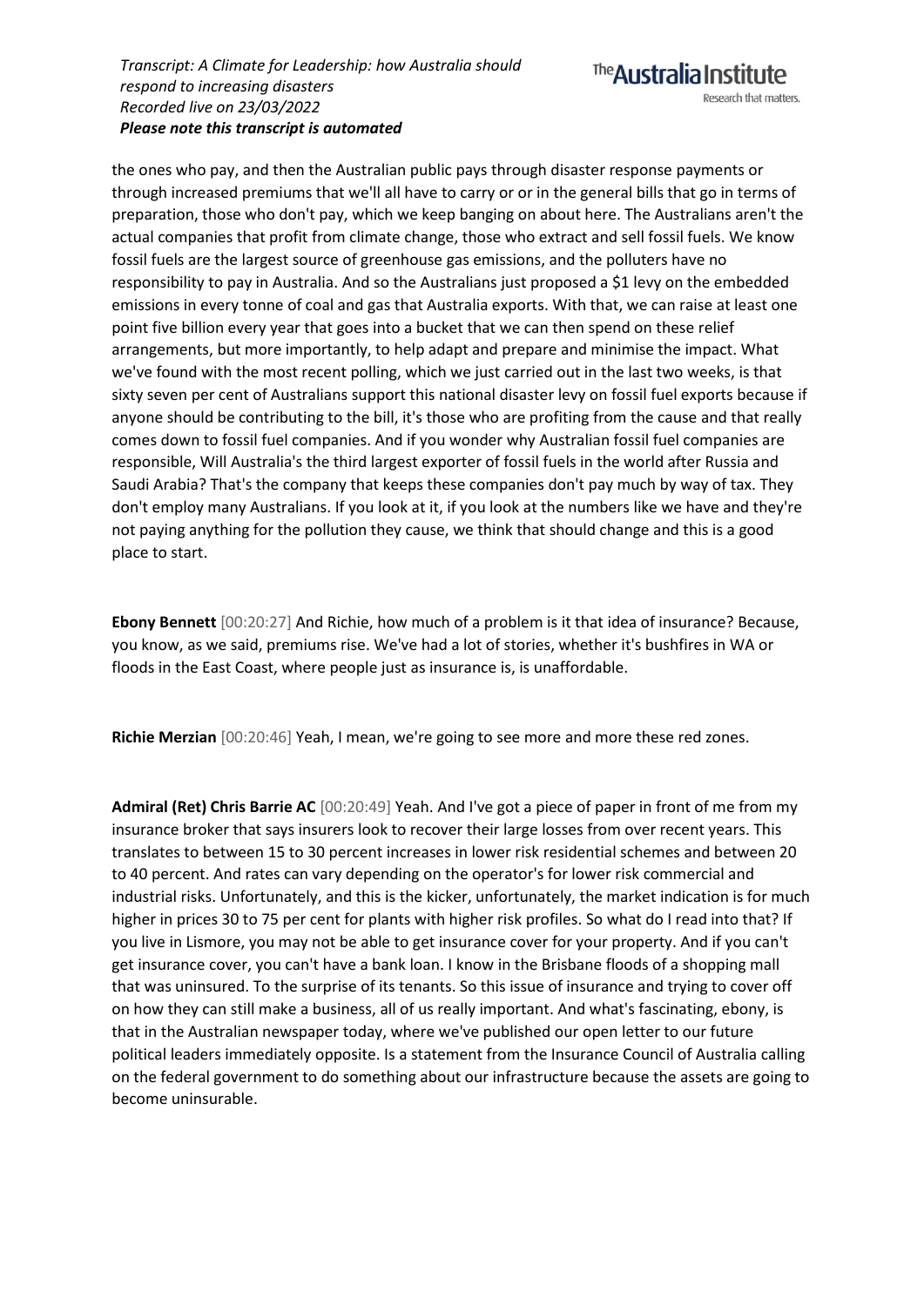**Richie Merzian** [00:22:21] And just to add to that, Ebony, the government's response has been to come in as a reinsurer. So currently there's a bill before Parliament. The federal government wants to allocate about \$10 billion, I believe, to a reinsurance facility in North Queensland for cyclones. So that's just one impact in one vulnerable area, where it now appears that the federal government will have to play a role in ensuring insurance companies. And we've already heard from one of the government members that that will hopefully be expanded into other areas as well. So not only will Australians pay in terms of the disaster relief and their higher premiums, they might actually have to move in as an insurer of last resort in a more formal capacity. We've seen how badly this plays out overseas and this is all a flow on impact, right? Because we don't know how vulnerable we are. We go ahead and we develop in areas and expand our development in areas that we should be developing in. And then these impacts hit and then private insurance pools out, and the federal government then has to step in and respond to all these things build on each other. It's like a decade of inaction is now coming home to roost.

**Admiral (Ret) Chris Barrie AC** [00:23:26] And I was asked the question this morning about the budget for next week, and my expectation is that the government is going to go through the usual process of flinging money at all sorts of things. The first thing that would be on my mind is what are the priorities for spending here? How can we do riots in car parks and all these other things that we know about and not invest in the kinds of things we're talking about? You know, we've got to hold our governments to account for what they do without money, which is actually held in trust for us all. And I don't think we've done sufficient to hold them to account for what they spend as priorities. The second part of it is I often allocate money to solve problems, but I never follow up. I know there are people in Lismore who were affected by the floods in 2019 who still do not have access to the relief that were promised. So the money gets allocated as I would solve the problem, but frankly, no one goes out and checks that on the ground. This is actually happening. So, you know, we've just got to change this and hold our governments to account.

**Ebony Bennett** [00:24:35] Yeah, we'll go very shortly to questions from our audience. So just a reminder, if you've changed in today, you can type in questions for Chris and Richie. I can see already a few there. But yeah, before we get to those questions, I was wanting to look ahead to the budget. So thank you, Chris, for that. Richie, just quickly to you. You know, we've already seen massive public subsidies towards coal and in particular gas in recent years. Are we expecting more of that in the budget? What's the government's priorities in terms of spending? Is it investing in solutions or otherwise?

**Richie Merzian** [00:25:17] It won't come as a surprise Ebony Bennett. I think we'll have a guest by budget here. We're going to see more money for fossil fuels. We've heard numerous announcements over the last few months even I think. Just yesterday, Minister for Emissions Reductions Angus Taylor was announcing additional support for gas exploration. Through the research of the Australians, we uncovered over \$10 billion worth of fossil fuel subsidies at the federal and state level. Just one fuel fuel subsidy at the federal level was larger than the Australian expenditure on the Australian Army in that one year. So these are huge subsidies that are being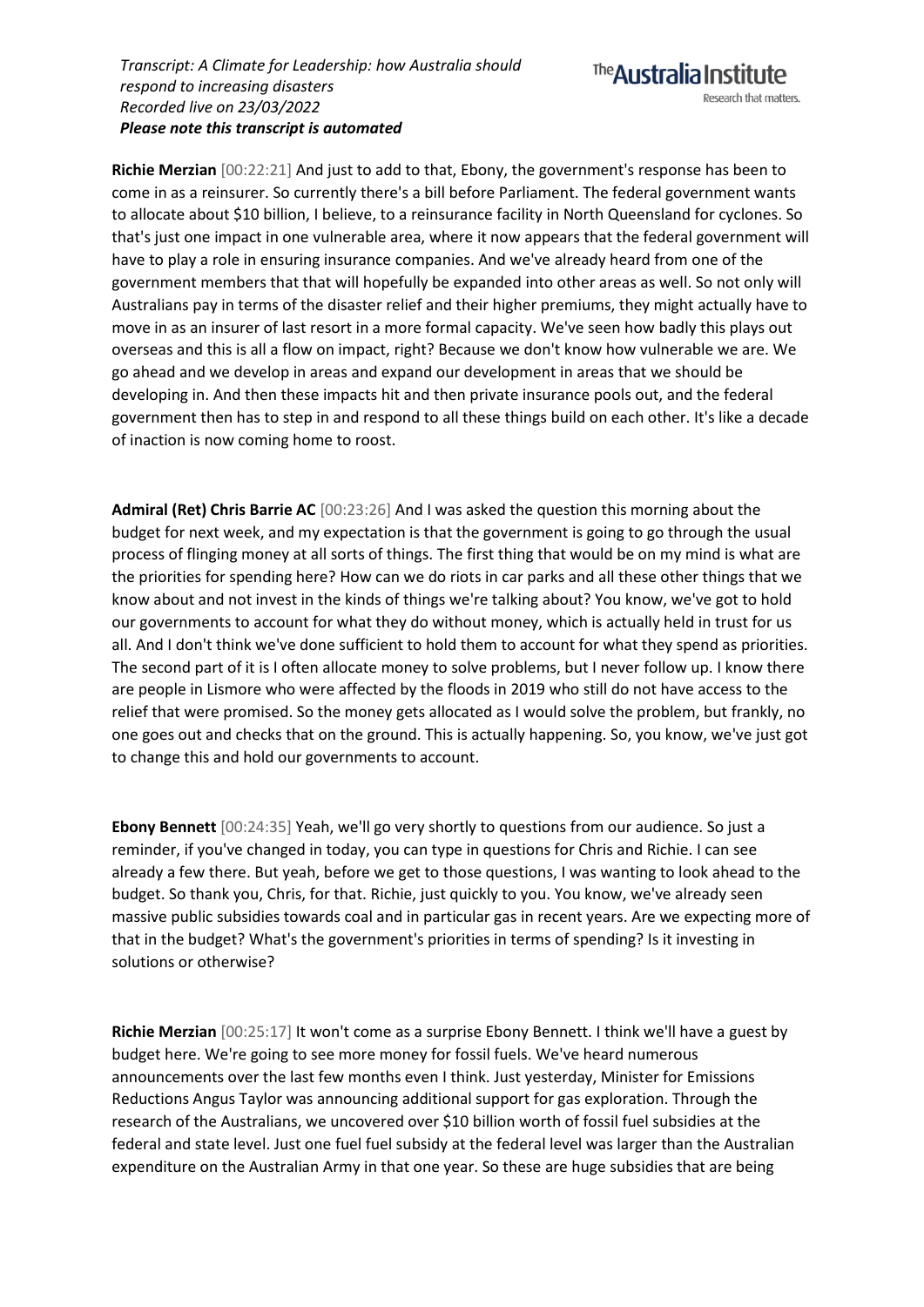

offered to continue the fossil fuel addiction that Australia has, and we can most likely expect more of that in the budget, which will come out next Tuesday.

**Admiral (Ret) Chris Barrie AC** [00:26:05] Well, that just reinforces my view, Richie, that at this election, we, the voters really do have to take our vote seriously. I think, you know what, we hope our voting community will do is ask serious questions of every candidate about what they are going to do to try and deal with climate change consequences because we just can't go on fiddling around on the periphery of these issues. And you know, I understand that fixing legacy infrastructure, for example, is not going to be cheap. I mean, it is going to involve a lot of us, but it's got to be done. Otherwise, we're in the in. We're in the business of having a reinsurance cover to deal with the mess that we've been created. I mean, to me, imagine that we've had what happened in Brisbane at the recent floods, accompanied by a Category five storm that blew the place to smithereens like Cyclone Tracy did in 1974. I mean, that would be an unmitigated national disaster. But we got to do something about infrastructure where at 15, 20 years too late getting on this, so we got to get going on it and we got to do it fast.

**Richie Merzian** [00:27:19] And just to add to the getting too late for it, just I think it's only a few weeks ago, the Intergovernmental Panel on Climate Change released its assessment on the impacts from climate change, the vulnerability and adaptation required as well to respond. And it said the window to adapt to unavoidable impacts is closing and will get severely reduced come 1.5 degrees of global warming, which we're on track to hit in the next decade or so. And so the actual window to make these investments that Chris is talking about is closing as we speak, so we really can't afford to fiddle our fiddle with our thumbs anymore.

**Ebony Bennett** [00:27:56] Hmm. All right. Well, we might go now to questions from the audience. I've got one here from Alistair McCulloch, who says I'd be interested in hearing the panel's view on the extent to which the use across Australia of military and police leaders delayed responses to major challenges, including COVID, not just disasters, is a consequence of the hollowing out of the state and the diminution of the public service capacity over the last couple of decades. And his question is really, can the civil service no longer provide leadership in these sorts of existential challenges? Chris, do you want to take that one first?

**Admiral (Ret) Chris Barrie AC** [00:28:35] Well, I take that one because. And in 2006, at the Festival of Dangerous Ideas, I launched the idea that somehow or another, we had to think of wise and better using the capacity of our younger people in all sorts of ways like this. So my take on, let's say most emergency services is there are much fewer younger people in those than there are older people. And I know from my time in the military you don't need a military full of older people because they just don't have the energy, you know, and the endurance that young people have is so that I proposed a scheme called Aussie the Australian Universal Service Scheme, matched with individual expectations. And it is a universal scheme for all young people. And in my view, would be not not like a conscription method. But an incentivised system. A thousand points of service by the age of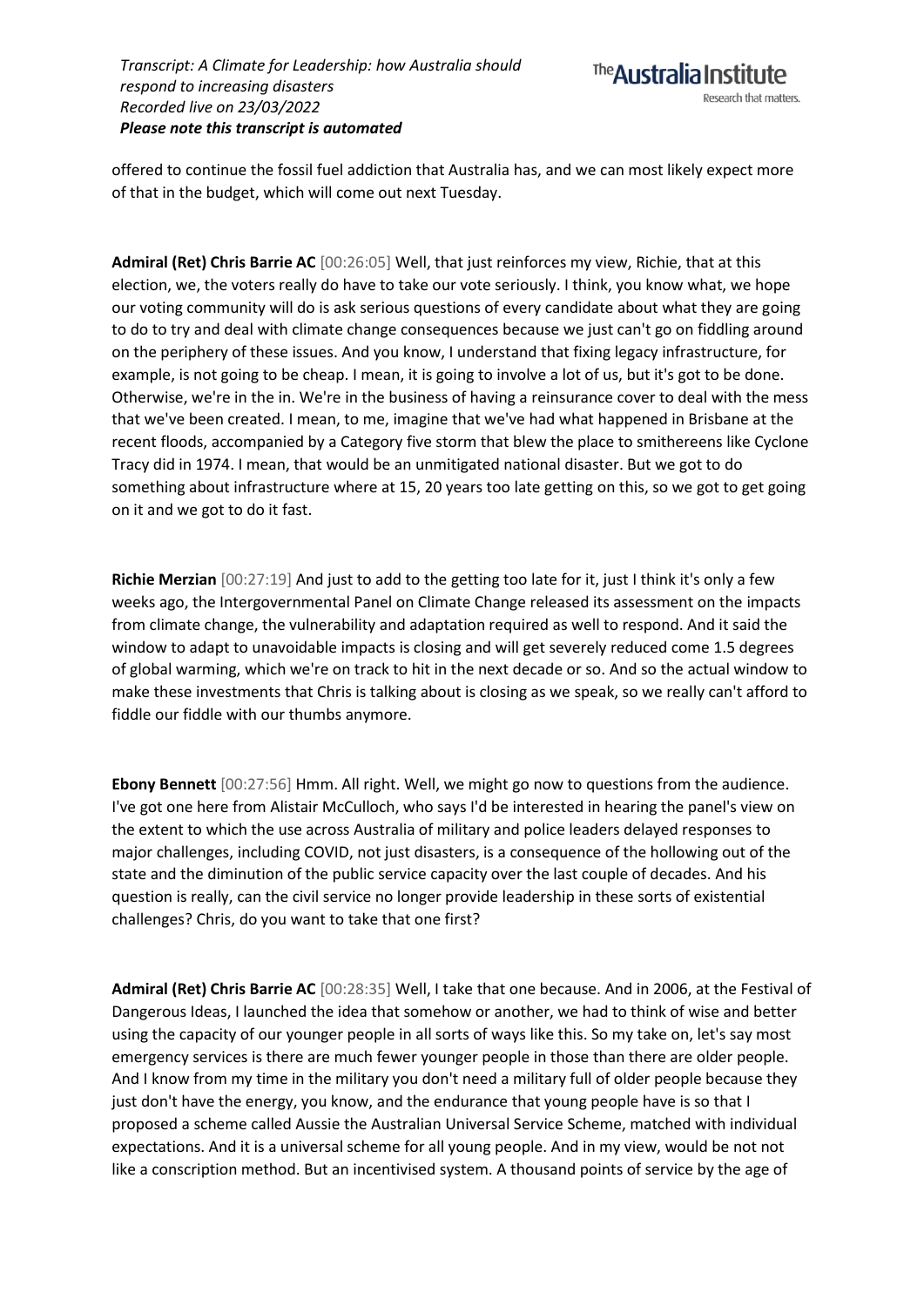26, but in my scheme? Give you a passport. Get rid of your HECS debt. Give you a five percent personal income tax reduction for the rest of life. But you would be allowed to accrue those points in different callings, so some might go to the military and some might go into aged care homes. Some might go into emergency services. Some might go into some kind of Peace Corps activity now. But here's the really interesting thing. I've done 12 focus group with Australia young people. And you know what provided us universal? They do not have a problem it. And I also include, in my universality, differently abled people, so I see no reason why people, you know, you are differently abled, couldn't be employed in a scheme like this as well as everybody else. So I think it could be a fantastic scheme. Well, now I didn't dream it up by myself. It came out of a conversation I had with the president of the Swiss Federation in the Sydney Olympic Games and asked him if he was going to be in Sydney for the closing ceremony. And he said, No, I'm going to go home and do my national service. And I looked at him and I said, But you're only the head of state. And he said, I'm also Swiss and I do my national service. It makes me feel Swiss. And I thought to myself, Well, maybe we could have a scheme in Australia that makes us feel Australia. Why not? So maybe there's a possibility with this scheme. I don't know whether it would have good legs or not, but wow, that could make a real difference to our national law.

**Ebony Bennett** [00:31:24] It certainly could. And Richie Chris made the point earlier that the experience we do rely heavily a lot on volunteer service in this country. But just to that idea of the hollowing out of the public service and Allan Behm, also on staff here, has talked a lot about the fact that we securitise everything and bring in, you know, defence and police and military leaders to solve heaps of problems. But, you know, like when it comes to a pandemic, it was a bit shocking to me that we had to call on this. You know, the military to run the vaccination should now health department have been able to do that. I mean, how much of a role is there for the public service in being better prepared, preparing the community to respond to climate?

**Richie Merzian** [00:32:16] It's it's the essential role. And it wasn't just the health service like the health service had to call on other public servants. So I know colleagues from the Department of Foreign Affairs who ended up going and working in the health space during the pandemic. So got it. Has our public service become? And you see this over and over again, like when the decision was made to build the COVID Recovery Taskforce, the COVID 19 commission, instead of appointing public servants or those who had served Australia over the last few decades, the corporate sector was called upon and you had a gas executive come up with a gas fired recovery. And so over and over again, you see the public service being told to just do what the executive government wants and to not provide ideas and to not provide that kind of advice and expertise that we, I think, are missing. And that's one thing you want to see, like the budgets for the consultancies that are now being contracted to do a lot of the services that the public service used to provide just continue to climb year on year. And I think it's ridiculous. We need to be investing back in the public service. That's the role of a government. And if that means having a big government with a big public service, then that's what we deserve because we can afford it. And instead, the money is going to consultancies and we're being left here without the skills and the capacity to respond to the dangers we face. Yeah, but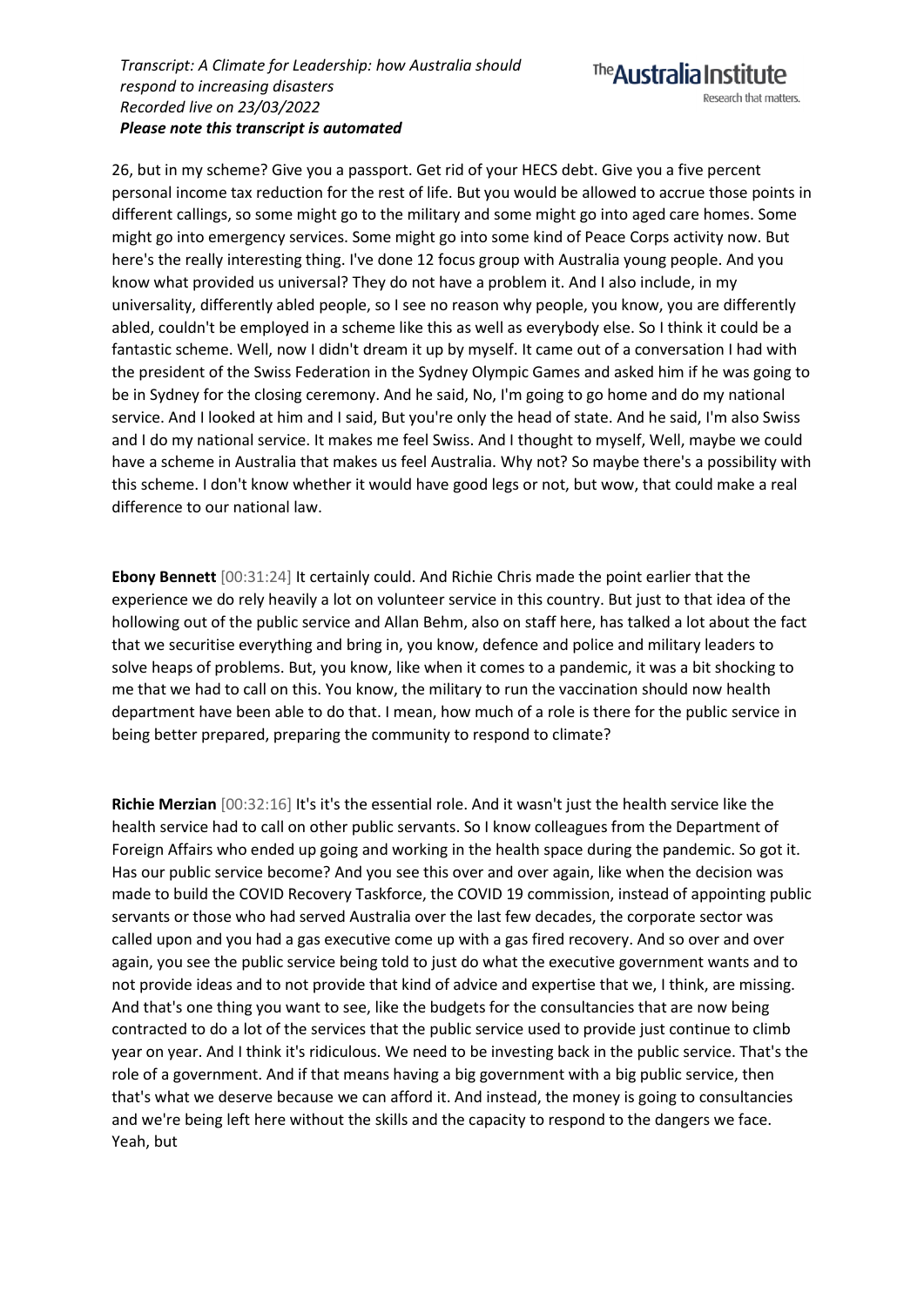

**Admiral (Ret) Chris Barrie AC** [00:33:41] We don't have the skills in the public service we ought to have, the talent is going to go elsewhere if it's not kept inside the public service doing meaningful work. I mean that, you know, it's a ridiculous proposition to hollow out of public service because they are there to serve the community

**Richie Merzian** [00:33:55] And you see that across the board. You could pick any department, any agency, and you can point to it? I mean, I was I witnessed firsthand the aid agency, the Australian agency, being demolished and sucked into the Department of Foreign Affairs and many public servants with decades of experience in helping our neighbours on their development pathways, just leaving.

**Ebony Bennett** [00:34:14] Mm-Hmm. The next question I've got is from Peter Penn, who says, Is it time to have the national government move to a war cabinet to bring together a whole of government urgent approach for national security and other key aspects of climate change, which I think has been proposed by a number of experts? Chris Barrie I imagine the Defence Force would have, being the chief of the Defence Force would have given you a fair bit of insight into that type of leadership and what's required to approach really wicked problems. What's your response to that?

**Admiral (Ret) Chris Barrie AC** [00:34:49] Well, you know, I think that's a really terrific question for a number of reasons. But when when I when I started the vote way back when, of course, I guess the idea was you either voted with sort of Liberal Party Country Party or the ALP, and it was about the two party system. I've had to reflect on that over time as both parties have really, really changed a great deal. And I I've spent the last year talking to parliamentarians as part of the Security Leaders Climate Group. And I would be really impressed. Very, really impressed if we could put into the next parliament a lot of independent women. Because in the conversations that I've had with independent women in the last year, what really stands out? One, they're very highly committed to their seats, so the people who live in their communities, they are very highly committed to them. True. They talk together a lot. You know, women are good at talking to each other much better than men in my experience. But but but the women in our parliament, they do talk together a lot. Three, I think they would understand the agendas that need to be run. And of course, you know, they might end up holding the balance of power on the next parliament. And that wouldn't be a bad outcome, I know for years people have argued about this party or that party or else. Well, I don't know. I think that maybe getting a lot more independent women into our power would be a fantastic result in the May election.

**Ebony Bennett** [00:36:37] Mm-Hmm. And Ritchie, we've certainly seen a move towards away from the major parties and towards minor parties and independents. And, you know, no party has a monopoly on good ideas. But to this idea that we do need kind of a whole of government approach that works together to solve the problem, not with one department, you know, making it worse than another one trying to fix it at the same time. How important is it that, you know, this is a priority of not just the climate change department, but all departments in government in the next parliament?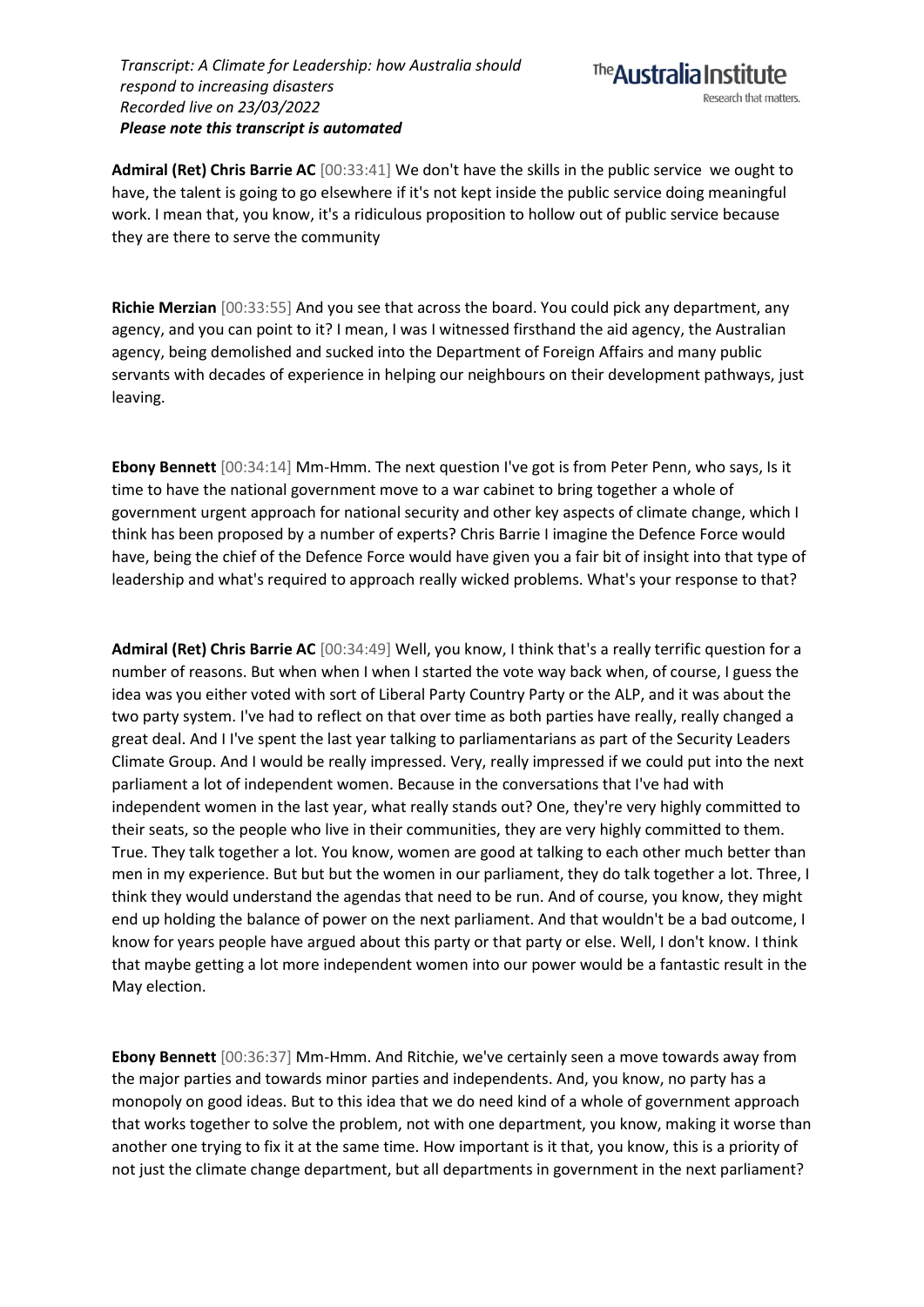**Richie Merzian** [00:37:14] Yeah, this is a key one when we're at the UN level when negotiating these national adaptation plans. A key element of it was that it had to be based as a central agency. It had to be directly connected to sort of the leaders department or the leaders cabinet or the leaders secretariat. It couldn't be put to the side in the Ministry for the Environment or the Department for the Environment or some other line agency. It had to be a central function of government. Otherwise, you weren't going to get the changes you needed because climate change impacts everything. You can't point to a single sector that wouldn't be impacted by what climate change has to offer, and therefore you need that power to reside in the middle and make sure that it flows on elsewhere. That climate change is integrated into every decision that's made in the health or in education or in the Treasury. And hopefully, if we do go down the path of undertaking a comprehensive national risk assessment that would be based out of the premier and cabinet.

**Admiral (Ret) Chris Barrie AC** [00:38:16] And can I go back for a minute to the war cabinet idea? Yeah. I think this I'm highly attracted to the idea that a ruling party made up of the best talent in the parliament would be a terrific thing and may be essential for delivering over the next three years what we really need. So it's not about which party you belong to us, about the talent you bring into the parliament. We know that this might actually have some legs to it.

**Ebony Bennett** [00:38:44] Mm-Hmm. Chris, I've got a couple of questions here that touch on a few things in Ukraine, which are not necessarily climate links, but the big issue at the moment. So I've got Cheryl Cooper here who's interested to know what you think about the announcement that Australia is sending coal to Ukraine. Will that be helpful? And I guess overall about Australia's response to helping Ukraine and what we can provide them?

**Admiral (Ret) Chris Barrie AC** [00:39:14] Well, I suppose it will be helpful to provide some source of energy if you cry and I've no doubt, I've no doubt that the Russians will be playing with the energy mix and trying to do the worst that they can. Frankly, I was I spent an hour last night involved with Chatham House inside the presidential palace in Ukraine. And I don't think there be many surprises as to what I heard apart from this. The claim that 70 percent, 76 percent of Ukrainians are supporting what its government is doing and given the last four weeks, I think that is a really meaningful outcome because what it's telling me is the old equation that I know that when when you are an invading force, it's not like you are being invaded. You know, if we think about Afghanistan, they saw off the Soviet Union in 10 years and they saw us off in 14 years. And guess what? Afghanistan now is still in the hands of the Afghans. Imagine in Ukraine if they are really committed to their culture and their identity and where they see themselves in the future. The Russians are going to find themselves owning a really big problem, even if they think they can occupy the place. It won't go away because Ukrainians being the invaded country will. They will they will make it nasty for them all the time. It would be really interesting. So as this unfolds, it's going to be fascinating. I think for us in the West, and I think there are some big meetings in Europe this week to decide the extent of additional support Europe could provide to Ukraine. There was a big play last night about providing air defence over Ukraine and No-Fly Zones and all of that. But one of the big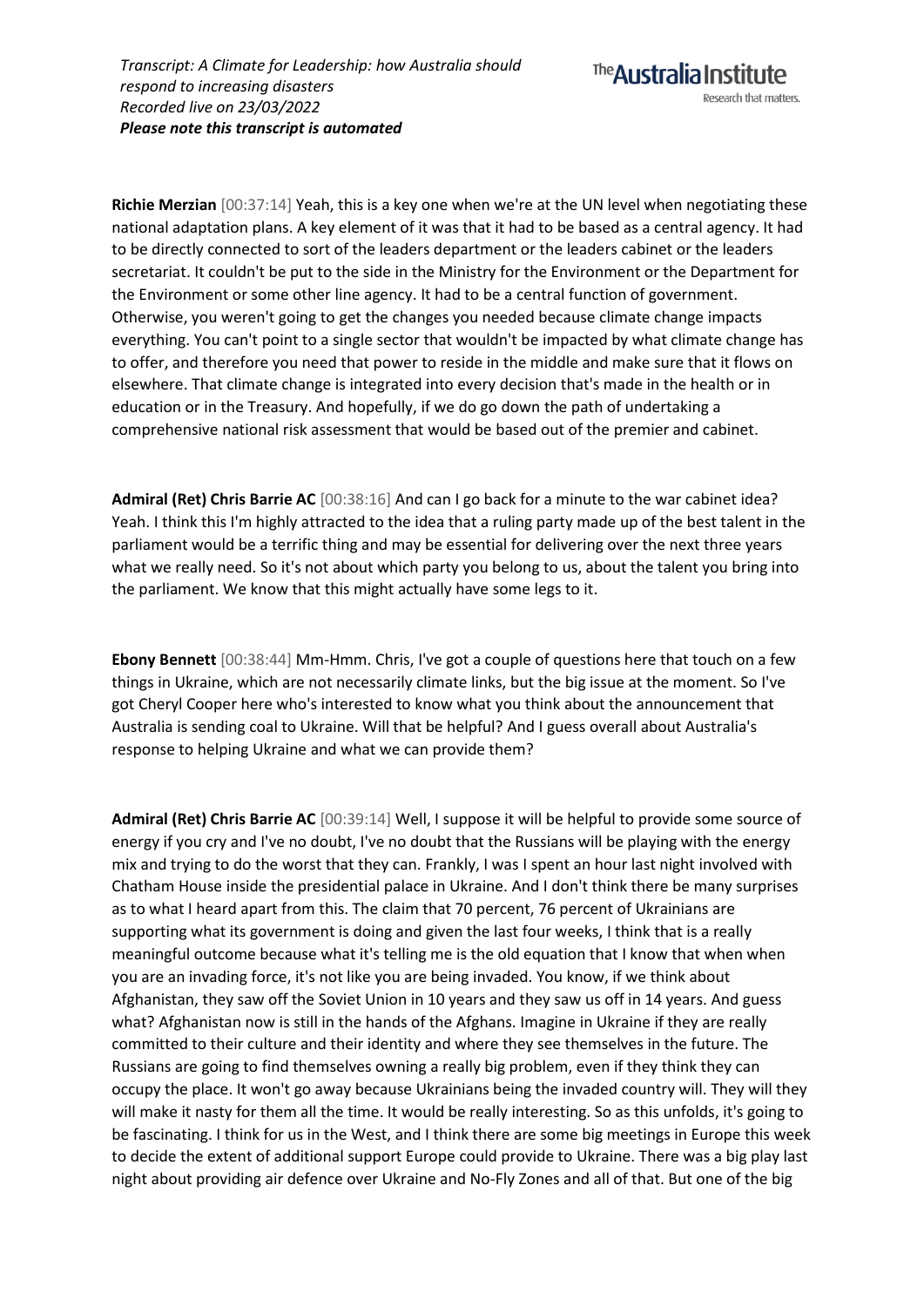points the Ukrainians put forward was you may think this was just about Ukraine, but it's not. And I mentioned a hologram of a whole list of RIM countries, frontline countries to Russia, which might also be part of the grand plan. So, you know, this is this is a very big issue for us all. And of course, here in Australia, we've got our eyes on China and what it means by then. If you if you look at what's happening in the Chinese stock exchange, you'll say it's already having a significant impact.

**Ebony Bennett** [00:41:48] The other question that I had that relates to Ukraine is more climate related. It's from B White. And he says, can we learn from Russia's action in Ukraine about about the invasion? Moving to energy independence? And in particular, because Australia imports most of our petrol, our reserves are held in the USA. And also, of course, Europe is heavily dependent on Russian gas, for example, and has plans to decarbonise Richie. I might come to you first and then to respond, Chris, about that idea of energy independence and how important that's going to be

**Richie Merzian** [00:42:28] The federal government undertook a review of Australia's liquid fuel security. That is how aligned is it on foreign oil, and it found in April 2019 that Australia has only 20 days worth of of petrol and diesel at its current consumption rates at any one time. The final version of that report is supposed to be released at the end of 2019, and we still haven't seen it. But really, since then, Australia's become more liquid fuel insecure, with more refineries shutting down than it than it was a few years ago. Basically, there's a real opportunity. And yes, the lesson learnt here is Australia should become energy independent when it comes to its transport fuels. We could be making all the fuels we need to power our cars in our trucks, with sun, with wind and with hydro. If we electrify our transport, we get ourselves off foreign oil. But unfortunately, all the efforts that have been made around liquid fuel security around shoring up more supply, securing reserves in Texas rather than actually demand side in reducing our reliance to electrify electrified transport or even improving the efficiency of our vehicles. We have some of the most inefficient cars in the OECD because we don't have standards on the CO2 coming out of the tailpipe. So there's so much that we could be doing here. The same thing with gas overseas. The lesson learnt here is to get off gas, not to try and dig up more in Australia has no shortage of gas. We went through this yesterday, 80 per cent of Australia's gas is exported. We tripled production on the East Coast and prices went up. You don't have to be an economics professor to know that there's something wrong there. If they were shipping it all out for very little income and as a result, we're paying more for the things we need gas for. The best solution is to get off gas. If we do that, every household could save a finally end with the positive because it's almost always negative. If we did electrify our homes and our cars and put panels on their roofs, the average Australian household would save five thousand dollars a year. That's the opportunity that's available to us by actually becoming more energy independent. But it's one that needs governments to back in so that we and everyone can take that.

**Admiral (Ret) Chris Barrie AC** [00:44:43] Yeah, it's it's a wonderful segue for sighing at the I and you, of course, we've been beating this drum for a very long time. But we're seeing the impact of having a transport distribution system based on fossil fuel and price was asked as the price of fuel goes through the roof. All those other options that Richie just talked about, you know, harvesting the sunshine, harvesting the wind, you know, doing the smart stuff, electrification of a railway system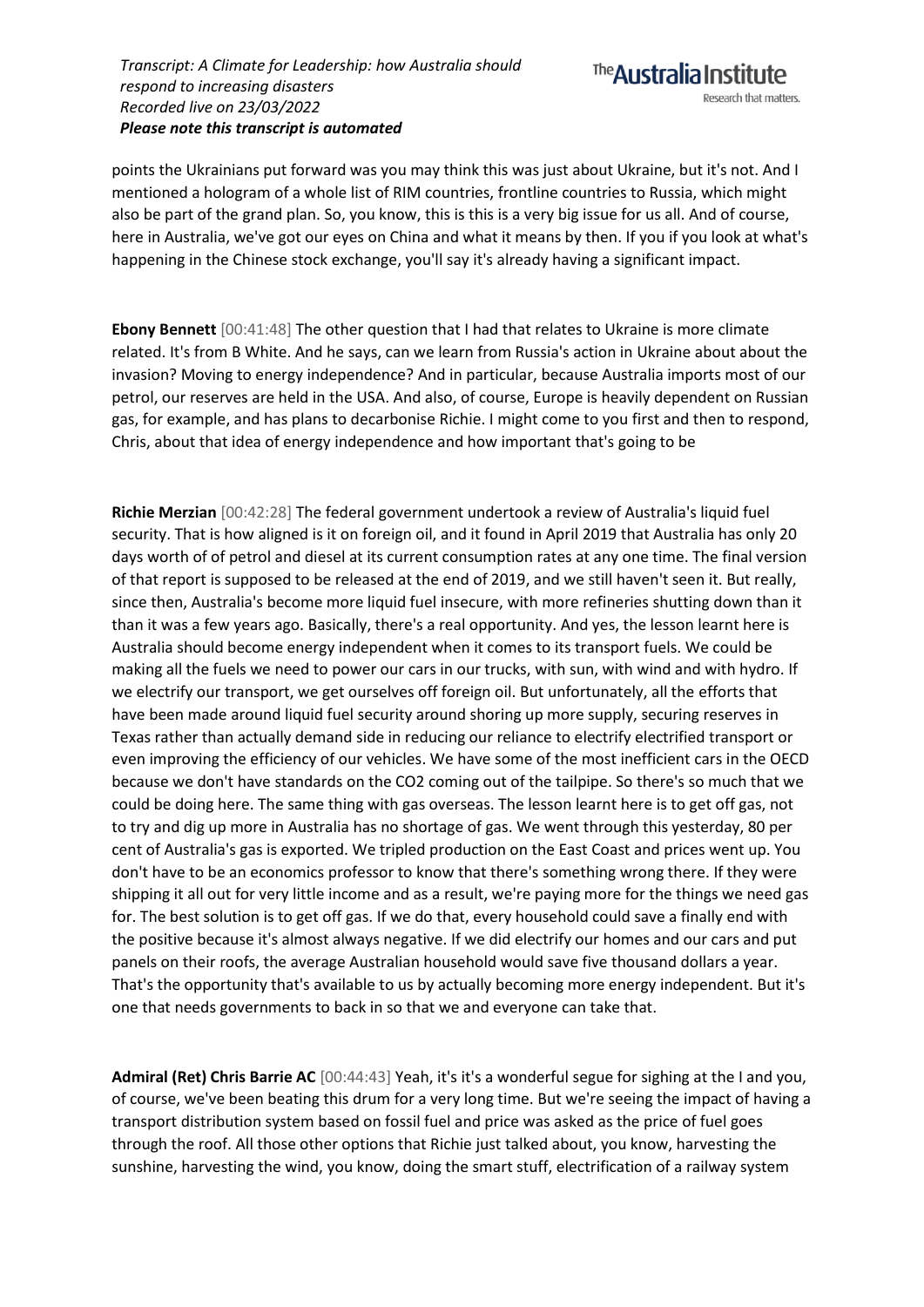that needs a huge improvement in its capacity and so on. And these are these are what I talk about the legacy systems we really need to work on when you know, we just need to do a lot better. We live in a very big country with very few people. Are becoming very important things. But you know that dependency on a few days of fuel can cripple this nation overnight. No doubt.

**Ebony Bennett** [00:45:41] Well, I have a question for you, Chris from Graham McClay. He says has climate change been factored into Australia's defence planning and preparedness?

**Admiral (Ret) Chris Barrie AC** [00:45:53] In truth, it has been factored in, though, probably not as significantly as that ought to have been. And I think the current state of affairs General Angus Campbell has announced now he's looking at the structure of the Defence Force to see whether it changes necessary. That's a terrific idea. It's about 12 years after they did it in the UK and the US, but nonetheless, it's still up a terrific idea because it means we're going to get something done. So, yeah, if things are going on and we should always remember that our defence bases are subject to the impact of climate change like everybody else. So, you know, we've got airfields said they've got to be under a metre of sea level rise. We've got some places we'd probably prefer not to be in and so on and so forth. So yeah, it has to be factored in because it becomes important why our ability to operate. And then secondly, our ability to make a contribution to where the nation is going on.

**Ebony Bennett** [00:46:54] And I imagine the military might have a pretty big petrol bill for its fleet of our

**Admiral (Ret) Chris Barrie AC** [00:47:00] We are a fossil fuel based Defence Force. Make no mistake about it.

**Ebony Bennett** [00:47:03] Yeah, I'm I'm just realising I'm behind on the questions because I've been so busy listening to these wonderful responses from the panel. I've got a couple of questions here again that go back to the idea of all of our volunteers. So Amanda Lamont says, I understand the military need a break, but so do our emergency services volunteers and that we've known for a long time that all of these impacts were coming down the line. Chris, if defence and emergency services are exhausted and overcommitted, going back to this idea, who is left to respond?

**Admiral (Ret) Chris Barrie AC** [00:47:45] Yeah, look, I think this is a big question and an I don't have a crystal clear answer to this. And I understand about our emergency service and needing a break too, because the work they do is demanding. Make no mistake about that, it requires high levels of energy and organisation and so on and so forth and commitment, to be honest about it. But but the Defence Force is in a similar situation when I was living in New Delhi many years ago. I remember having a conversation with the chief of the army staff there about a riot that had taken place in a city in North India, where the troops are trashed the town. And he made the point that Defence Force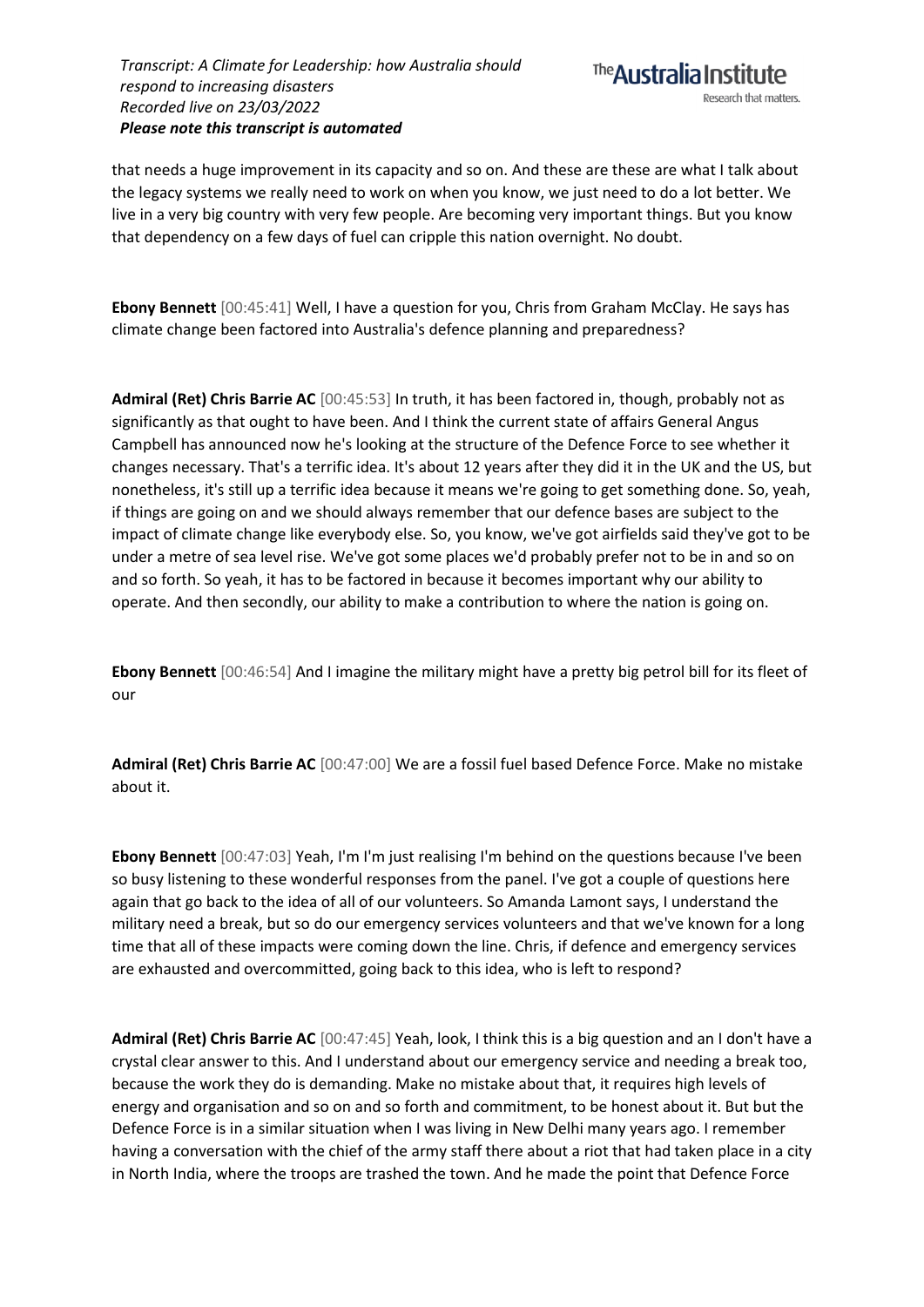that is doing defence tasks, but spending all its time on other things like internal security and something loses its mojo. So when you recruit people into a defence force, they're there to do a particular set of tasks associated with dealing with the nation's enemies. That's why they're there. That's why they give their service to start using them and always otherwise does sap the energy. And I'd hate to see the day when the merger of our Defence Force has been sacked by doing all these other tasks. So I think we have to find a better way. This is another priority effort for past the next election.

**Ebony Bennett** [00:49:11] And the next question that I've got, I guess goes follows on a little bit from that in terms of priorities. Diana KiLynn asks and Richie Merzian this one to you first as part of an Australian climate change adaptation plan. Was the top priority action to safeguard security, she says of our water resources. But what's the top priority action?

**Richie Merzian** [00:49:35] It's interesting because you can't help but think about how badly we've bungled up the Murray-Darling Basin, which if you look, if you look at the the way that the the water levels have been allocated, they're based on assumptions that assume that water levels that we received in the past will just carry on forward in the future. So it hasn't factored in. It was one of the most interesting things that Marion Slattery, I think mentioned to me once is that they didn't factor in climate change in terms of how precipitation, how the water flows would change. And yet now we have, you know, all these dire situations that continually crop up every summer. And so in terms of securing water, which I think is one key part of the picture, even when it comes down to a very visible and problematic asset like the Murray-Darling Basin, we haven't nailed that, let alone at large across the entire country. The first thing first you have to do a risk assessment at the national level. The federal government has to take responsibility for it. It has to spend the resources. When I was with the Department of Climate Change in 2009, I did a stint in the adaptation section, which was actually starting to pull together the plans to do this. We we knew about this decades ago and we should be acting on this now, and it requires actually centralising that that area with the back. When there was a Department of Climate Change, it had three focus areas mitigating emissions, reducing emissions, which was going to be through a carbon price, doing the international negotiations and adapting to the unavoidable impacts with the three pillars of the Department of Climate Change. And they all work together. If you didn't reduce emissions enough, you'd have to adapt more. We didn't have an international agreement, then you'd have to do more of both individually. And so all three things were interlinked. Now they're all in different departments. Now they're all being handled separately by different ministers. And you have this real mishmash. It's really absence of leadership, which is, I think, why we wanted to call this this webinar. You know, climate for leadership, because at the end of the day, it feels like that's what we're missing.

**Admiral (Ret) Chris Barrie AC** [00:51:42] And I just make a really important point because it was about water security. Water is fundamental to human life and it's fundamental to the production of our food. So the management of our water is really our freshwater is really, really important. And the problem about not factoring in climate change's consequences is that out we're going to have water scarcity in some parts of Australia, for example, Tasmania in this last summer had its fourth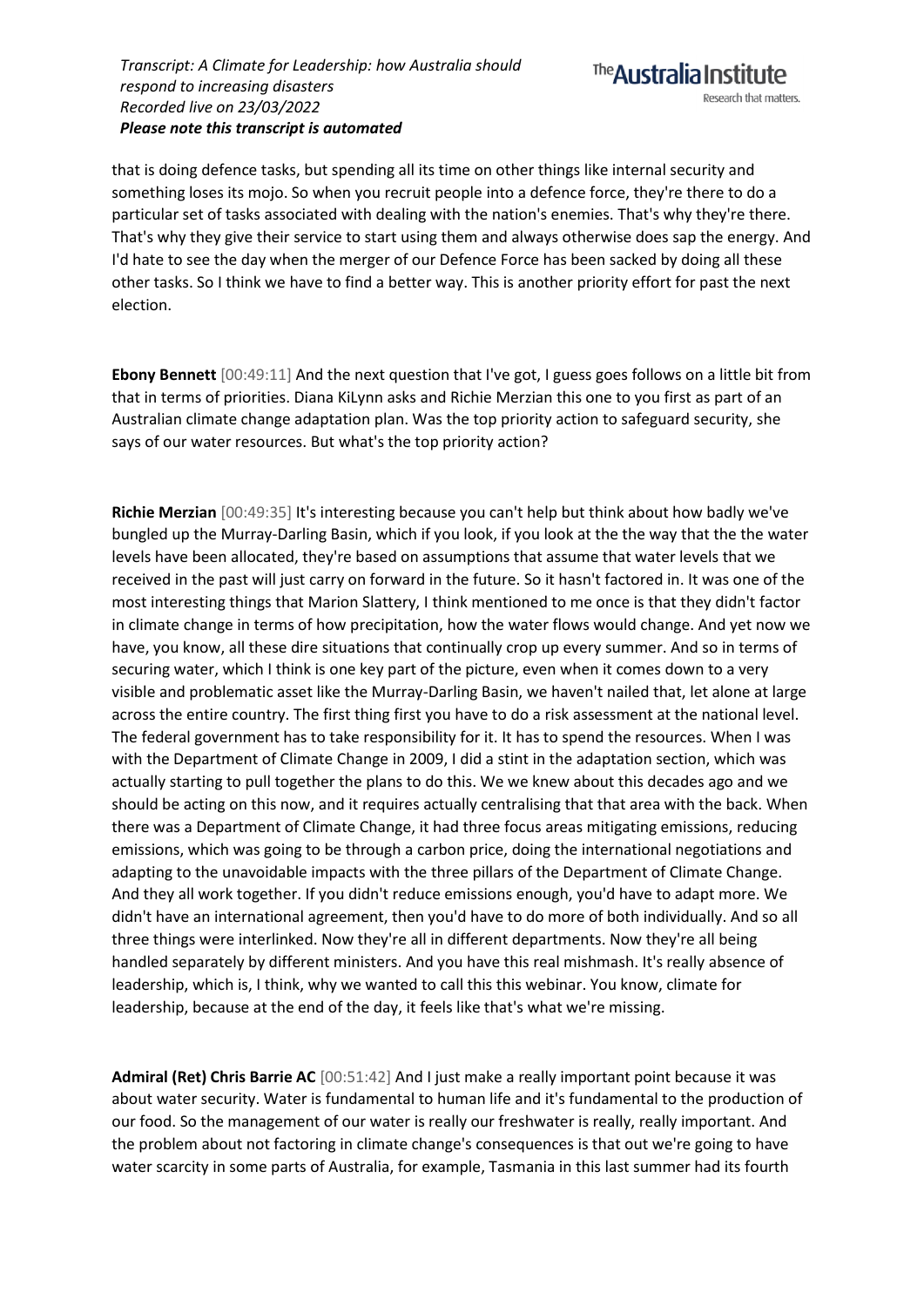lowest rainfall recorded since nineteen hundred. And yet up in the northern parts of Australia, we had enormous tropical rain downpours, you know, and so matching where we go on our water security to where we've been is a really important piece of work now. I can't speak to the priorities coming out of the climate security risk assessment there. What I can say is at least where, you know, the vulnerabilities lie and you know what might be required. You can start to set of priorities, you can start to allocate resources and you can start to get something going. At the moment, we don't have any of that.

**Ebony Bennett** [00:52:51] Hmm. The next question I've got is from John Inglot. He says, Not sure if I pronounce that right. John Hartley I have many municipal and shire councils are proactive in building community resilience and adaptation to climate disasters and climate mitigation, but on very limited budgets. His question is should they be funded by other levels of government to support their work in this area, perhaps as part of a national climate adaptation plan? Ritchie that might speak a little bit to the climate disaster levy that you were talking about earlier, but how how important is that that because you know, the people doing the on the ground work have the least ability to raise funds to do it?

**Richie Merzian** [00:53:36] Yeah, no. It's the local government association across Australia have raised. They're responsible for something like 25 percent of public assets and yet only really pulled in about five percent of public revenue. And so they've got this huge responsibility with very little resources to respond to it. But they're called on is a first port of call because they're they're closest to those, you know, those counsellors live in the area, they're feeling these impacts and they want to best respond. So there is this disparity and we've seen a lot of interest. We've seen mayors come out in support of this climate disaster levy. Really, if we can find a way to tax polluters for the pollution they causing for the climate change they're causing. And the first the first area that we should fund is local government responses, both to the impacts, but then also to help with their preparedness. That would be the best way to use that money. We raised taxing fossil fuel exports and feeding it back into local governments.

**Admiral (Ret) Chris Barrie AC** [00:54:31] And of course, local government areas are about communities and communities that are affected by the impacts of climate change. And that's why it's really important. I happen to know because I work with someone who did a lot of the climate change adaptation plans the local government authorities that every local government authority in Australia has a climate change adaptation plan. But when I've been involved and asked them about how they're getting on with it, the plan sits on a piece of paper. It lacks funding, as Ritchie has just pointed out. But just as we're saying, we need a new approach to deal with the risk of climate change. It just seems to me we've also got to think about innovation and change when it comes to how we found some of these things. You can't simply say to the right pioneers of Bashar or council, you guys are going to have to pay for all this. I mean, there has to be a different way. And maybe this approach to have a levy is one of them, but there might be other avenues and fundamentally it's going to come down to how we set the priorities. So what we want to do after the next election?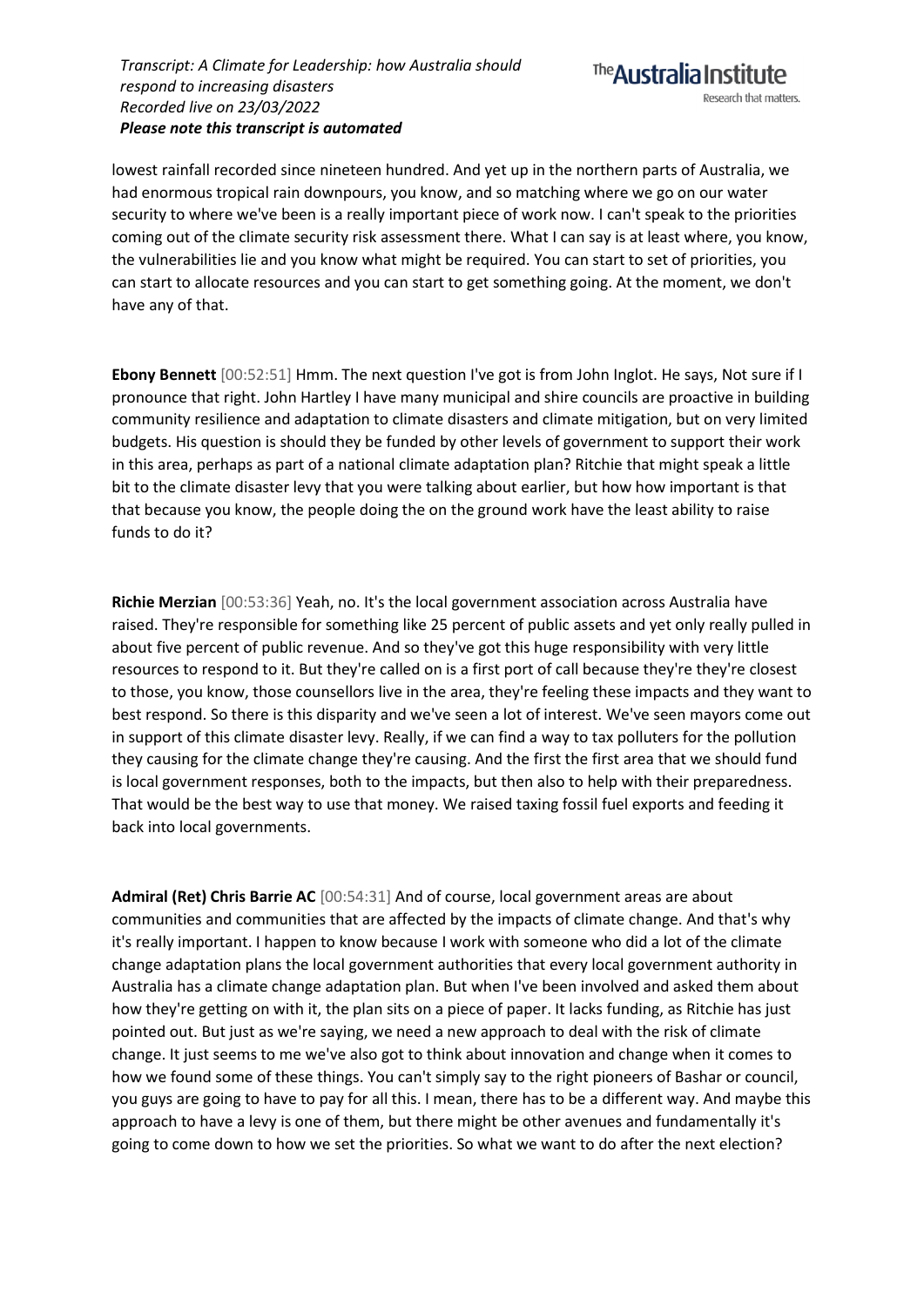**Ebony Bennett** [00:55:41] Mm-Hm. Chris, the next question is from where did I just lost it here? Here we go from Sandra Guides, who says, in your view, is the federal government approach to others adaptations i.e. the Pacific nations, local government and the rest just a way of avoiding the major issue of climate change so that we can continue with business as usual. And her question is, what do you believe is the main reason for the government being missing in action, as you've termed it?

**Admiral (Ret) Chris Barrie AC** [00:56:19] Well, that's a good loaded question. The first thing that I teach and all the leadership stuff I've ever done is that leaders have to walk that whole. So what happens in Australia, we go to the Pacific islands and we have a step up programme, we're going to solve their problems on climate change by recommending all sorts of things we're not doing in Australia. I mean, you know, don't have to be real smart to get that. You don't really mean what you're saying. You just hope it will go away or something like that. So walking the talk is part of it. And secondly, you know, real leadership cares about people. That's why I talk about Brad Banducci and what he did with Woolworths going out there, being up in Northern Rivers and South Queensland days before the federal government was there, looking after his staff, looking after his supermarkets, making sure the stock was getting through to the supermarkets where possible and so on on. That is leadership and action. And that's what I think has been lacking with all of this leadership inaction. And you know, I find it stunning that after the Black Summer bushfires and now the pandemic and all the floods, we still haven't learnt that lesson in this country.

**Ebony Bennett** [00:57:40] Hmm. Richie, is there anything you want to add to that?

**Richie Merzian** [00:57:45] I think Chris nailed it on that one. It comes down to leadership at the end of the day and you get the leaders that you vote for, which is why it's so important that people use their vote properly and why there's a contest of ideas as well. And hopefully with the additional independents, with the additional interest off the back of another climate impact, we might actually be able to have this conversation and have the ideas come out of it.

**Ebony Bennett** [00:58:10] Chris, we've only got a few minutes to go if you've got a message to everyone watching again today. Do you just want to repeat it there?

**Admiral (Ret) Chris Barrie AC** [00:58:17] Well, I will take the opportunity to say to everybody, as far as I'm concerned, the vote I cast in May is the most important in my voting lifetime, and I think all of us, as voters, ought to question the candidate's standing in our seats. We ought to make sure we're trying to get the best person into the parliament for our seat and hopefully we'll get better answers out of the next parliament. But you know, if we voters don't take responsibility for getting the outcomes we desire, then I think we are missing in action too.